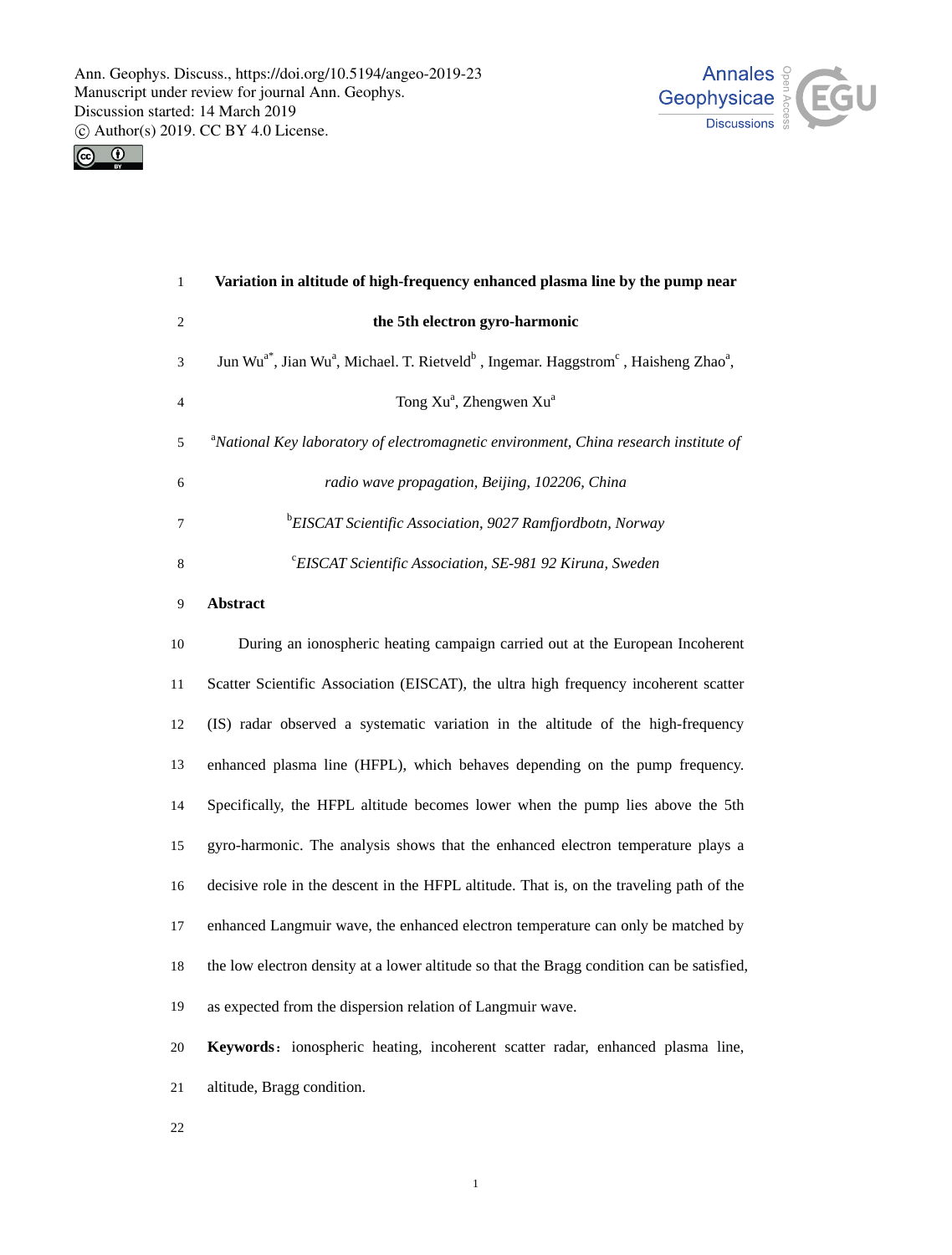



# 23 **1. Introduction**

| 24 | The oscillation two stream instability (OTSI) and the parametric decay instability    |
|----|---------------------------------------------------------------------------------------|
| 25 | (PDI) have been extensively investigated [Silin 1965; DuBois and Goldman 1965,        |
| 26 | 1967; Perkins and Flick 1971; Rosenbluth 1972; Drake et al.,, 1974; Perkins, et al.,, |
| 27 | 1974; Kuo and Cheo 1978; Wu et al.,, 2006; Wu et al.,, 2007). As the signatures of    |
| 28 | the PDI and OTSI, the high-frequency enhanced plasma line (HFPL) and the              |
| 29 | high-frequency enhanced ion line (HFIL) are observed by the incoherent scattering     |
| 30 | (IS) radar during the ionospheric heating campaign. Using those observations of IS    |
| 31 | radar, the IS spectrum (Kuo and Fejer, 1972; Stubbe et al., 1992; Kohl et al., 1993;  |
| 32 | Carlson et al., 1972; Gordon and Carlson, 1974; Kantor, 1974; Hagfors et al., 1983;   |
| 33 | Dubois et al., 1988; Nordling et al., 1988; Stubbe et al., 1985), the pump threshold  |
| 34 | for the PDI and OTSI (Fejer, 1979; Bezzerides and Weinstock, 1972; Weinstock and      |
| 35 | Bezzerides, 1972), the temporal properties of the PDI and OTSI (Kohl et al., 1993;    |
| 36 | Gordon and Carlson, 1974; Kantor, 1974; Stubbe et al., 1985; Carlson et al., 1972;    |
| 37 | Jones et al., 1986) and the altitude properties of the HFPL and HFIL (Stubbe et al.,  |
| 38 | 1992; Kohl et al., 1987, 1993; Djuth et al., 1994; Ashrafi et al., 2006; Wu et al.,   |
| 39 | 2017a, 2018b) were examined.                                                          |

40 41 42 43 44 The enhanced Langmuir wave and ion acoustic wave are usually excited in the altitude range from the reflection altitude of the pump to the altitude where the heavy Landau effect on Langmuir wave may take place (Stubbe et al., 1992). However, the enhanced Langmuir wave and ion acoustic wave can't be observed by IS radar in the exciting altitude range, but at an altitude where the Bragg condition is satisfied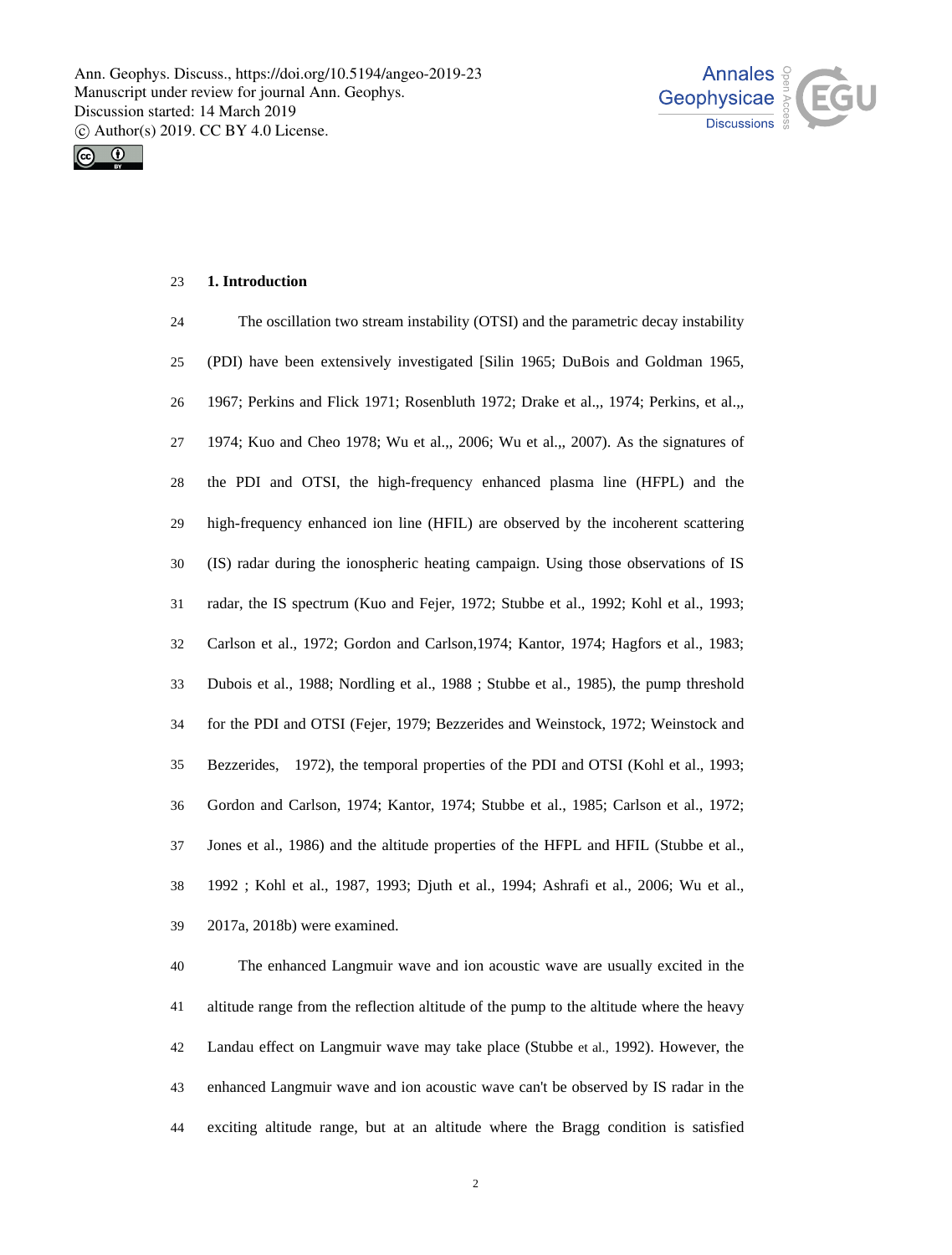



(Stubbe et al., 1992; Kohl et al., 1987, 1993). Some usual observations of the ultra high frequency (UHF) radar at European Incoherent Scatter Scientific Association (EISCAT) show that the HFIL altitude is about  $\sim$  3 km –  $\sim$  5 km higher than the HFPL altitude (Stubbe et al., 1992; Kohl et al., 1993). Additionally, the altitude extending of  $\sim$  3 km –  $\sim$  5 km frequently appears in the power profile of the HPIL, but does not in the power profile of the HFPL (Stubbe et al., 1992; Kohl et al., 1993). Moreover, some observations at EISCAT illustrated that a descent in the altitude of the plasma turbulence took place over tens of seconds after the pump on, which was most likely attributed to the modification in electron density by the ionospheric heating (Djuth et al., 1994). UHF radar at EISCAT observed the descent in the HFIL altitude from ~ 230 km to  $\sim$  220 km within  $\sim$  60 s, which was also attributed to the modification in electron density (Ashrafi et al., 2006). 45 46 47 48 49 50 51 52 53 54 55 56

57 58 59 60 61 62 63 Although those variations in the HFPL and HFIL altitudes were attributed to the enhanced electron temperature and the modified electron density, the dominant one of which was not clearly identified (Wu et al., 2017a). Furthermore, it was identified that the enhanced electron temperature dominated over the modified electron density in the variation in the HFIL altitude (Wu et al., 2018b). As a further work, this paper examines the variation in the HFPL altitude in more detail. Indeed, the dispersion behavior of Langmuir wave is very different from that of ion acoustic wave.

### 64 **2. Experiment and data**

65 66 An ionospheric heating campaign was performed at EISCAT at 12:32:30 UT – 14:30 UT (universal time) on Mar. 11, 2014. The experiment arrangement has been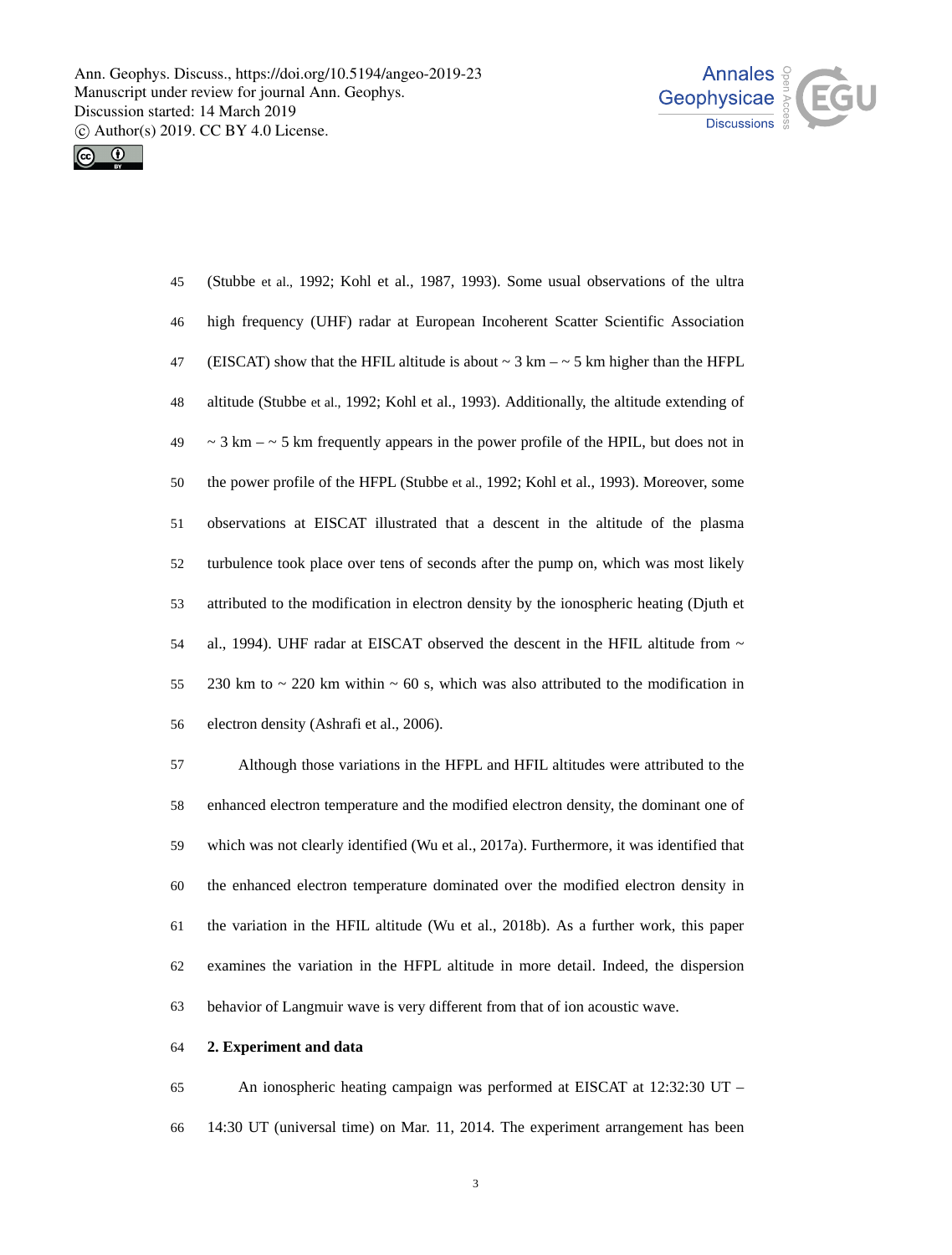



| 67 | described in more detail by Wu et al., (2016, 2017b). Briefly, the EISCAT heater     |
|----|--------------------------------------------------------------------------------------|
| 68 | (Rietveld et al., 1993, 2016) radiated the O mode pump in the frequency band of 6.7  |
| 69 | $MHz - 7 MHz$ , and the UHF IS radar was operated as the leading diagnostic means.   |
| 70 | The pump frequency $f_{HF}$ was stepped down and up in a step of 2.804 kHz with a    |
|    |                                                                                      |
| 71 | period of 10 s as shown in those bottom panels in Figure 1, Figure 2 and Figure 3.   |
| 72 | During the experiment, the local geomagnetic was relatively quiet. At an altitude of |
| 73 | 200 km, the total geomagnetic varied in the range of 49202 nT $-$ 49233 nT.          |

the following discussion: the  $f_{HF}$  band of 6.7 MHz – 7 MHz can be divided into three daughter bands, that is, the higher band (HB, above  $5f_{\rm ce}$ ), the gyro-harmonic 75 band (GB, very close to  $5f_{ce}$ ) and lower band (LB, below  $5f_{ce}$ ), where  $f_{ce}$ 76 represents the electron gyro-frequency (Wu et al., 2016, 2017a, 2017b, 2018a, 2018b, 2019). For instance, in the 1st heating cycle, the HB is set as  $7 \text{ MHz}$  -  $\sim 6.871028$ MHz, the GB as  $\sim 6.868224 \text{ MHz}$  -  $\sim 6.837383 \text{ MHz}$  and the LB as  $\sim 6.834579$ MHz – 6.7 MHz, which temporally correspond to the time intervals of 12:30:00 UT – 12:37:40 UT, 12:37:50 UT –12:39:40 UT and 12:39:50 UT – 12:48:00 UT, respectively. Actually, the frequency division in each heating cycle should be somewhat different from each other due to the slight disturbance of the geomagnetic. 77 78 79 80 81 82 83 84

85 86 87 88 From the 1st panel to the 6th panel in **Figure 1**, the normalized plasma lines at those altitudes of 210.25 km, 207.32 km, 204.39 km, 201.45 km, 198.52 km and 195.58 km are successively given, which lie in the frequency range of -6.7 MHz – –7.25 MHz. One can find that those HFPLs in the GB and HB lie at frequency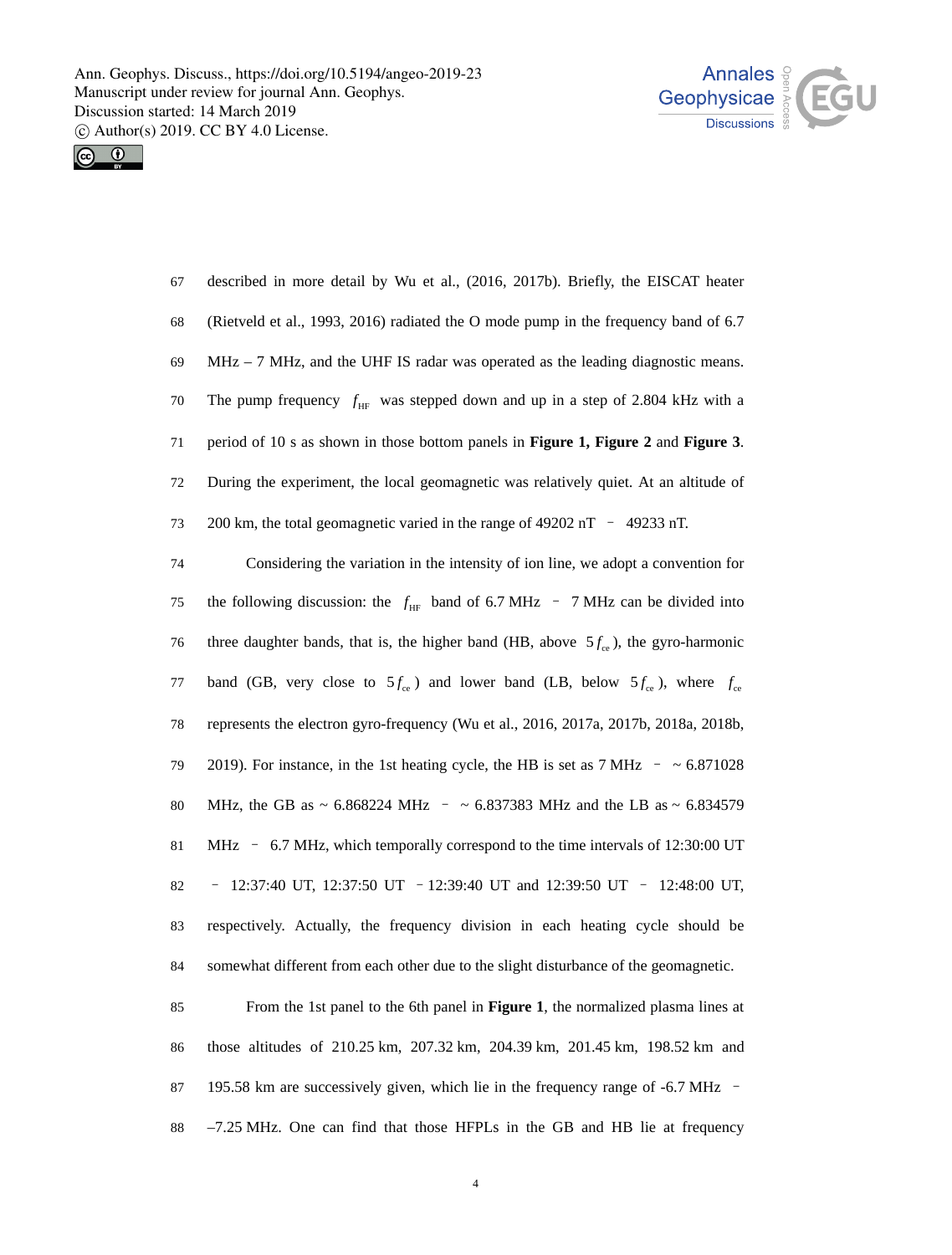



 $f_{HF}$  –9.45kHz as the expected decay line from the PDI. In the GB, those strong HFPLs of up to  $\sim$  1 occur at an altitude of 201.45 km in the 1st heating cycle, at an altitude of 210.25 km in the 2nd heating cycle and at an altitude of 207.32 km in the 3rd and 4th heating cycles respectively. In the HB, however, those strong HFPLs of up to  $\sim$  1 descend in altitude, that is, they are located at an altitude of 198.52 km in the 1st heating cycle, at altitudes of 207.32 km and 204.39 km in the 2nd heating cycle, at an altitude of 204.39 km in the 3rd and 4th heating cycles. On the other hand, in the LB, the HFPL has not appeared at any of those altitudes due to the absence of the PDI and OTSI (Wu et al., 2019). 89 90 91 92 93 94 95 96 97





**Figure 2** gives the altitude profile of  $T_e/T_{\text{e0}}$  as a function of  $f_{\text{HF}}$ , where  $T_e$ 104 is the electron temperature and  $T_{e0}$  the undisturbed electron temperature. At an altitude of  $\sim 200$  km,  $T_e/T_{e0}$  immediately enhances when heating on, and obviously 106 varies with  $f_{HF}$ .  $T_e/T_{e0}$  strongly enhances up to ~ 1.5 in the LB, whereas it slightly 105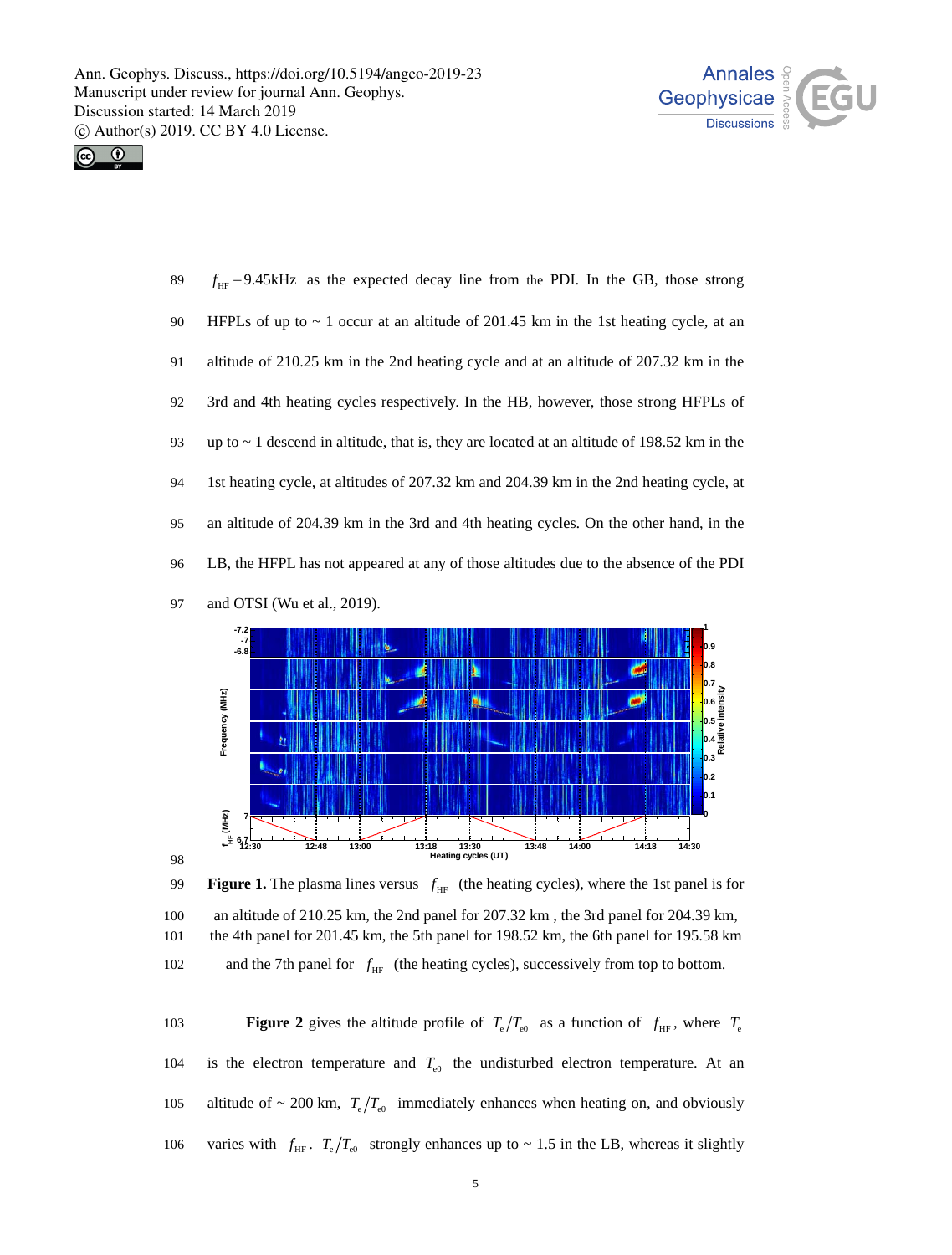



113

enhances up to ~ 1.25 in the HB. In the GB,  $T_e/T_{\rm e0}$  approximately reach ~ 1.2. 108 Evidently,  $(T_e/T_{e0})_{LB} > (T_e/T_{e0})_{HB} > (T_e/T_{e0})_{GB}$ , where  $(T_e/T_{e0})_{LB}$ ,  $(T_e/T_{e0})_{HB}$  and 107 109  $(T_e/T_{e0})_{GB}$  represent  $T_e/T_{e0}$  in the LB, HB and GB respectively. This variation in  $T_e/T_{e0}$  depends on the dispersion behavior of the excited upper hybrid waves at the upper hybrid altitude (Wu et al., 2017b), where is  $\sim 2 \text{ km} - \sim 10 \text{ km}$  below the reflection altitude of the pump (Gurevich, 2007). 110 111 112



**Figure 2.**  $T_e/T_{\text{e0}}$  versus  $f_{\text{HF}}$  (the heating cycles), where  $T_{\text{e0}}$  is obtained by averaging the electron temperature over the final 5 minutes of the UHF radar observations at 14:25 UT – 14:30 UT. 115 116

**117 Figure 3** is the altitude profile of  $N_e/N_{\rm e0}$  as a function of  $f_{\rm HF}$ , where  $N_e$  is 118 the electron density and  $N_{\text{e}0}$  the undisturbed electron density. In the 3rd and 4th heating cycles, the enhanced  $N_e/N_{e0}$  of up to  $\sim 1.4$  take place in the GB and HB and can be seen in a narrow region around an altitude of  $\sim$  200 km. In accordance with the standard IS analysis, the enhanced  $N_e/N_{\rm e0}$  should not correspond to the real 119 120 enhancement in the electron density, but to the HFIL excited by the PDI and OTSI (Wu et al., 2017b). On the other hand, no apparent enhancement in  $N_e/N_{\rm e0}$  takes place 121 122 around an altitude of  $\sim$  200 km in the 1st and 2nd heating cycles. This may be due to 123 124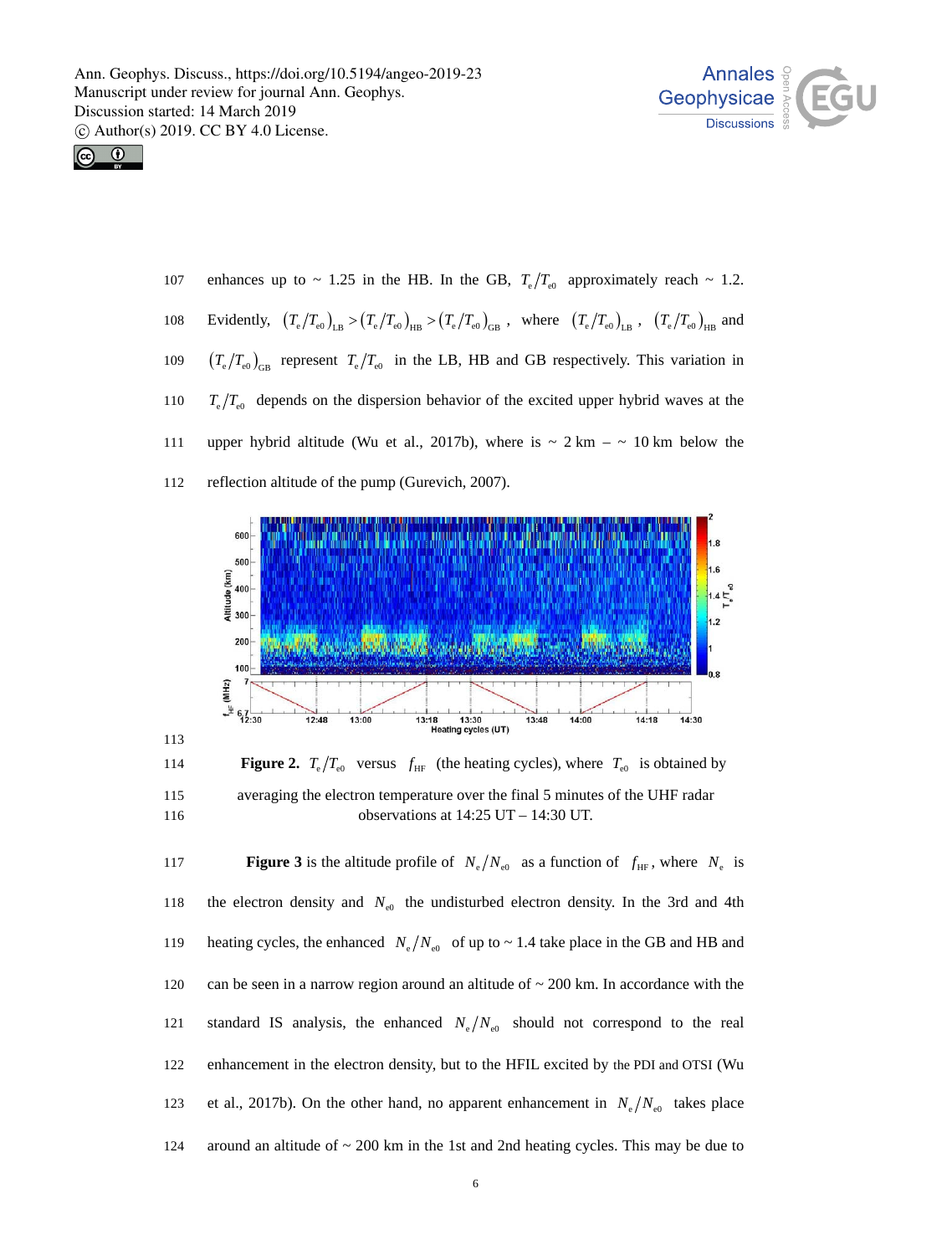



- the high background electron density and the ambiguity of radar measurement (Wu et 125
- 126 al., 2017b). Additionally, the enhanced  $N_e/N_{\rm e0}$  appears over a wide altitude range of
- 127  $\sim$  250 km –  $\sim$  670 km, which is hardly explained by the standard IS analysis and is



128 open (Wu et al., 2017b).

134 far lower than that in the 2nd, 3rd and 4th heating cycles; (2) interestingly enough, those HFPL altitudes in the GB and HB systematically vary with  $f_{HF}$ , that is, the HFPL altitude in the HB is slightly lower than that in the GB. Additionally, **Figure 2**  137 implies that  $T_e$  also systematically varies with  $f_{HF}$ , whereas  $N_e$  does not as 135 136 illustrated in **Figure 3**. 138

### 139 **3. Discussion**

140 OTSI and PDI can be excited in the altitude range of (Stubbe et al., 1992)

141 
$$
h_0 - 0.1H \le h_{ex} < h_0
$$
 (1)

142 where  $h_0$  is the reflection altitude of the pump, H is the scale altitude and  $h_{\rm ex}$  is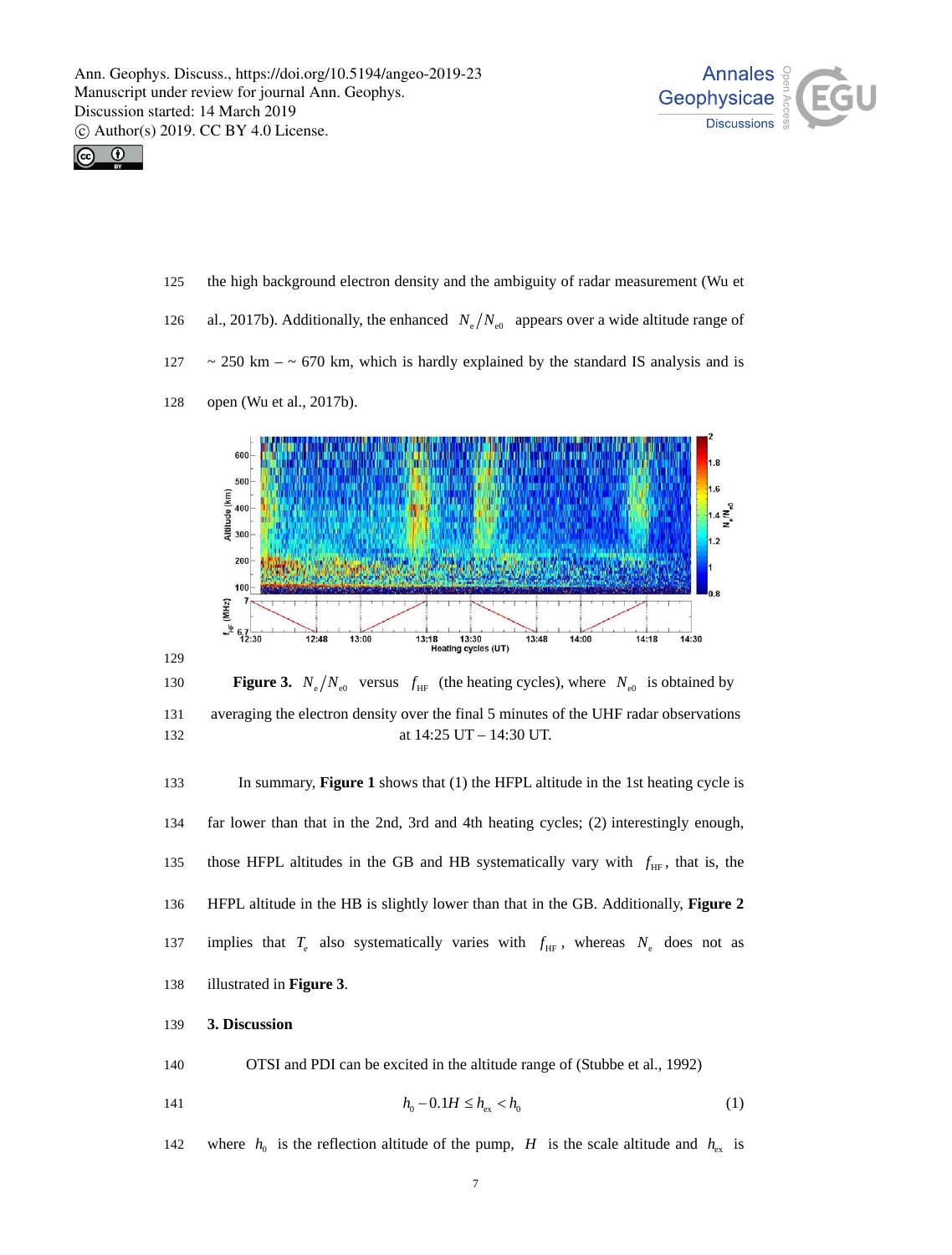



the exciting altitude of the PDI and OTSI. For a typical ionosphere, due to the 144 monotonous change in the profile of  $N_e$  below the ionospheric peak,  $h_{ex}$  in the HB 145 should be higher than that in the GB. In **Figure 3**, it is evident that  $N_e/N_{e0}$  in the 1st 143 146 147 148 149 150 heating cycle reaches  $\sim 1.7$  near an altitude of 200 km and is far larger than that in the 2nd, 3rd and 4th heating cycles. This implies that  $h_0$  in the 1st heating cycle should be far lower than that in the 2nd, 3rd and 4th heating cycles. Correspondingly,  $h_{ex}$ and the HFPL altitude in the 1st heating cycle should be far lower than that in the 2nd, 3rd and 4th heating cycles.

151 152 153 154 However, function (1) fails to explain that the HFPL altitude in the HB is slightly lower than that in the GB. Considering an field-aligned and monostatic operating observation, the enhanced Langmuir wave traveling in a non-uniform and stationary ionosphere should satisfy the dispersion relation (Kohl et al., 1993)

155 
$$
\omega_{\rm L}^2 = \omega_{\rm pe}^2 + \gamma \frac{K_{\rm B} T_{\rm e}}{m_{\rm e}} k_{\rm L}^2
$$
 (2)

where  $\omega_L$  is the angular frequency of Langmuir wave,  $\omega_{pe}$  is the Langmuir angular 157 frequency of ionospheric plasma,  $\gamma$  is the adiabatic index,  $K_B$  is the Boltzmann 156 constant,  $k_{\text{L}}$  is the wave number of Langmuir wave, and  $m_{\text{e}}$  is the electron mass. 158

159 When the enhanced Langmuir wave travels in a non-uniform and stationary 160 ionosphere,  $k_L$  may change, whereas  $\omega_L$  will not change. That is,  $k_L$  should 161 depend on  $\omega_{pe}$  and  $T_e$  on the traveling path of the enhanced Langmuir wave, as 162 expected from function (2). This implies that at a particular altitude,  $k<sub>L</sub>$  will satisfies the Bragg condition, namely,  $k_L = 2k_r$ , and the enhanced Langmuir wave should be 164 observed by radar, where  $k_r$  is the wave number of radar. Then, considering  $T_e = T_e'$ , 163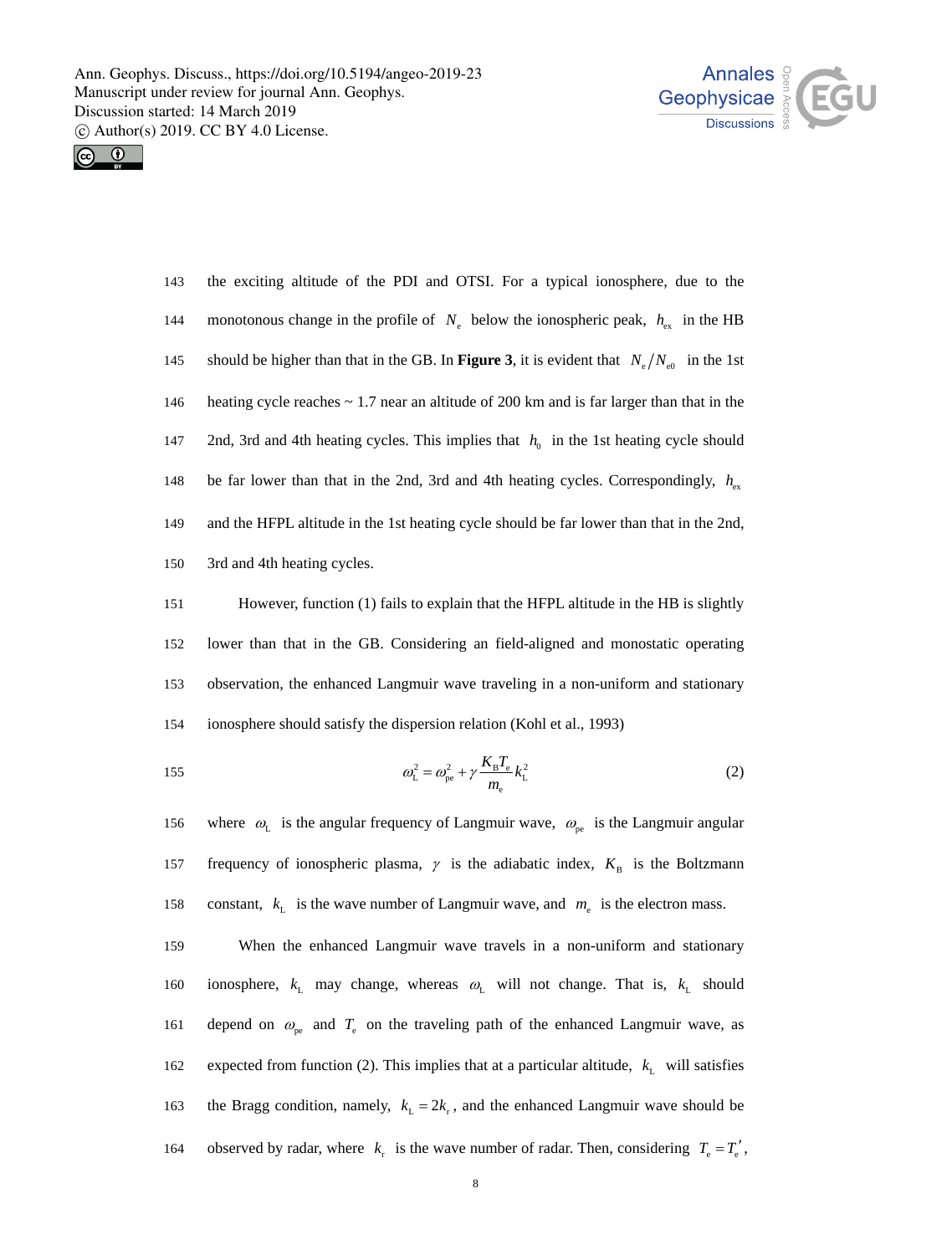



the enhanced Langmuir wave should be observed at an altitude of  $h'$  where  $(\omega_{\rm L}^2-\omega_{\rm pe}'^2)m$ 

166 
$$
2k_{\rm r} = k_{\rm L} = \sqrt{\frac{(\omega_{\rm L}^2 - \omega_{\rm pe}^{\prime 2})m_{\rm e}}{\gamma \mathbf{K}_{\rm B} T_{\rm e}^{\prime}}},
$$
 which is a derivation of function (2). On the other hand,

 $T_e = T_e''$  is considered, then the enhanced Langmuir wave should be observed at other 167

168 altitude of 
$$
h''
$$
, where  $2k_r = k_L = \sqrt{\frac{(\omega_L^2 - \omega_{pe}^{n_2})m_e}{\gamma K_B T_e^{\prime\prime}}}$ . Obviously,  $\frac{\omega_L^2 - \omega_{pe}^{n_2}}{T_e^{\prime\prime}} = \frac{\omega_L^2 - \omega_{pe}^{n_2}}{T_e^{\prime\prime}}$ 

169 can be obtained. Furthermore, if  $T_e^{"} > T_e^{'}$ , then  $\omega_{pe}^{''} < \omega_{pe}^{'}$ . Due to the monotonous profile of  $\omega_{\rm{ne}}$  below the ionospheric peak,  $h'' < h'$  will be obtained. In other word, on the traveling path of the enhanced Langmuir wave, the higher  $T_e$  is, the lower the observing altitude of the enhanced Langmuir wave is. The fact is 170 171 172  $(T_e/T_{e0})_{HB}$  >  $(T_e/T_{e0})_{GB}$  as shown in Figure 2. As a result, the HFPL altitude in the HB should be lower than that in the GB as shown in Figure 1. 173 174

175 As an example, the HFPL in the 4th heating cycle is examined. The left panel of 176 **Figure 4** respectively gives the profiles of  $\omega_L^2 - \omega_{pe}^2$ ,  $T_{eGB}$  and  $T_{eHB}$  in the altitude range of 190 km – 230 km in the 4th heating cycle. Here, the profile of  $\omega_L^2 - \omega_{pe}^2$  is not distinguished in the GB and HB, implying an assumption that the profiles of *N*e was not modified by the ionospheric heating. Indeed, it is difficult to measure the slight modification in electron density due to  $(1)$   $N_e$  is much variable in space and time, and (2) the artificial modification in  $N_e$  is relatively small (Rietveld et al., 2003). Also, **Figure 3** really exhibits that no real modification in  $N_e/N_{e0}$  is induced 177 178 179 180 181 by the ionospheric heating in the altitude range examined (Wu et al., 2017b). Obviously,  $\omega_L^2 - \omega_{pe}^2$  monotonically decreases with the ascent in altitude and has a 182 183 185 vertical gradient of  $\sim -3.1 \times 10^{15}$  rad<sup>2</sup>s<sup>2</sup>km<sup>-1</sup> in the altitude range of 200 km – 230 184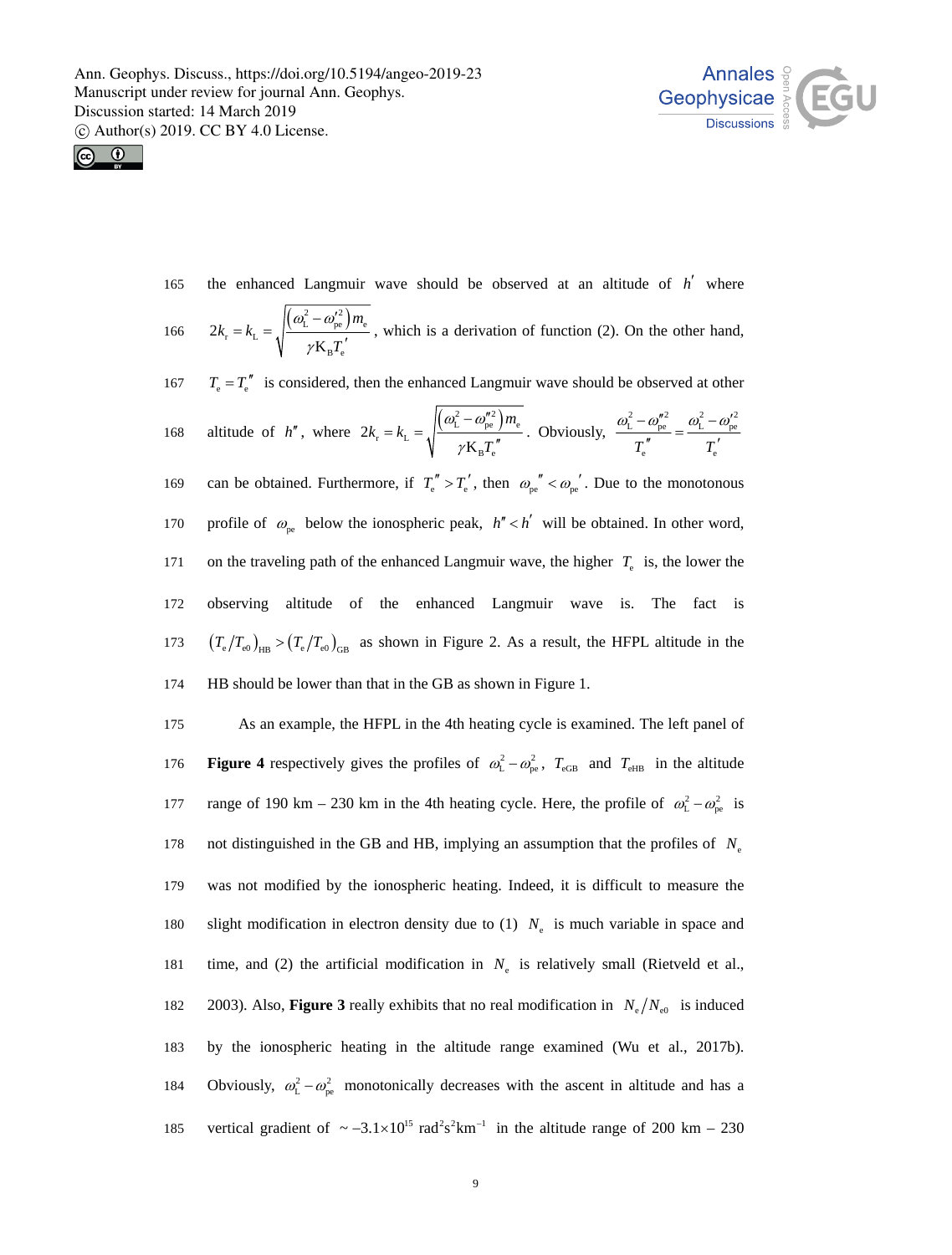



195

km. Moreover,  $\omega_{\rm L}^2 - \omega_{\rm pe}^2$  becomes negative above an altitude of  $\sim 208.5$  km due to the increasing  $N_e$  with the ascent in altitude. In addition, the profile of  $T_{eGB}$ 200 km and  $\sim$  - 8.85 Kkm<sup>-1</sup> within the altitude range of 200 km - 230 km, demonstrates the gradient of  $\sim 6.09 \text{ Kkm}^{-1}$  within the altitude range of 190 km – whereas  $T_{\text{eHB}}$  demonstrates the gradient of  $\sim 40.82 \text{ Kkm}^{-1}$  within the altitude range of 190 km  $\sim$  200 km and  $\sim$  - 17.77 Kkm<sup>-1</sup> within the altitude range of 200 km  $\sim$ 186 187 188 189 190 230 km. This implies that the strongest enhancement in  $T_e$  takes place an altitude of  $\sim$  200 km and the thermal energy should be conducted along the magnetic field within an extending altitude range. 191 192 193 194



196 **Figure 4.** The altitude profiles of  $\omega_{\rm L}^2 - \omega_{\rm pe}^2$ ,  $T_{\rm eGB}$ ,  $T_{\rm eHB}$  (the left panel),  $k_{\rm LGB}$ ,  $k_{\rm LHB}$ 197 and  $k_r$  (the right panel), where  $\omega_L = 2\pi \times 6.8 \text{ MHz}$ ,  $\omega_{\text{pe}} = 2\pi \times 8.9 \sqrt{N_e}$ ,  $N_e$  is 198 199 200 14:09:10 UT] and [14:11:20 UT, 14:18:00 UT], respectively, and  $k_r = 19.5 \text{ m}^{-1}$  is the 201 wave number of EISCAT UHF radar. obtained by averaging over the time interval of  $[14:07:20 \text{ UT}, 14:09:10 \text{ UT}]$ ,  $T_{\text{eGB}}$ and  $T_{\text{eHB}}$  are obtained by averaging over the time intervals of [14:07:20 UT,

202 In the right panel of **Figure 4**, the profiles of  $k_{\text{LGB}}$  and  $k_{\text{LHB}}$  in the altitude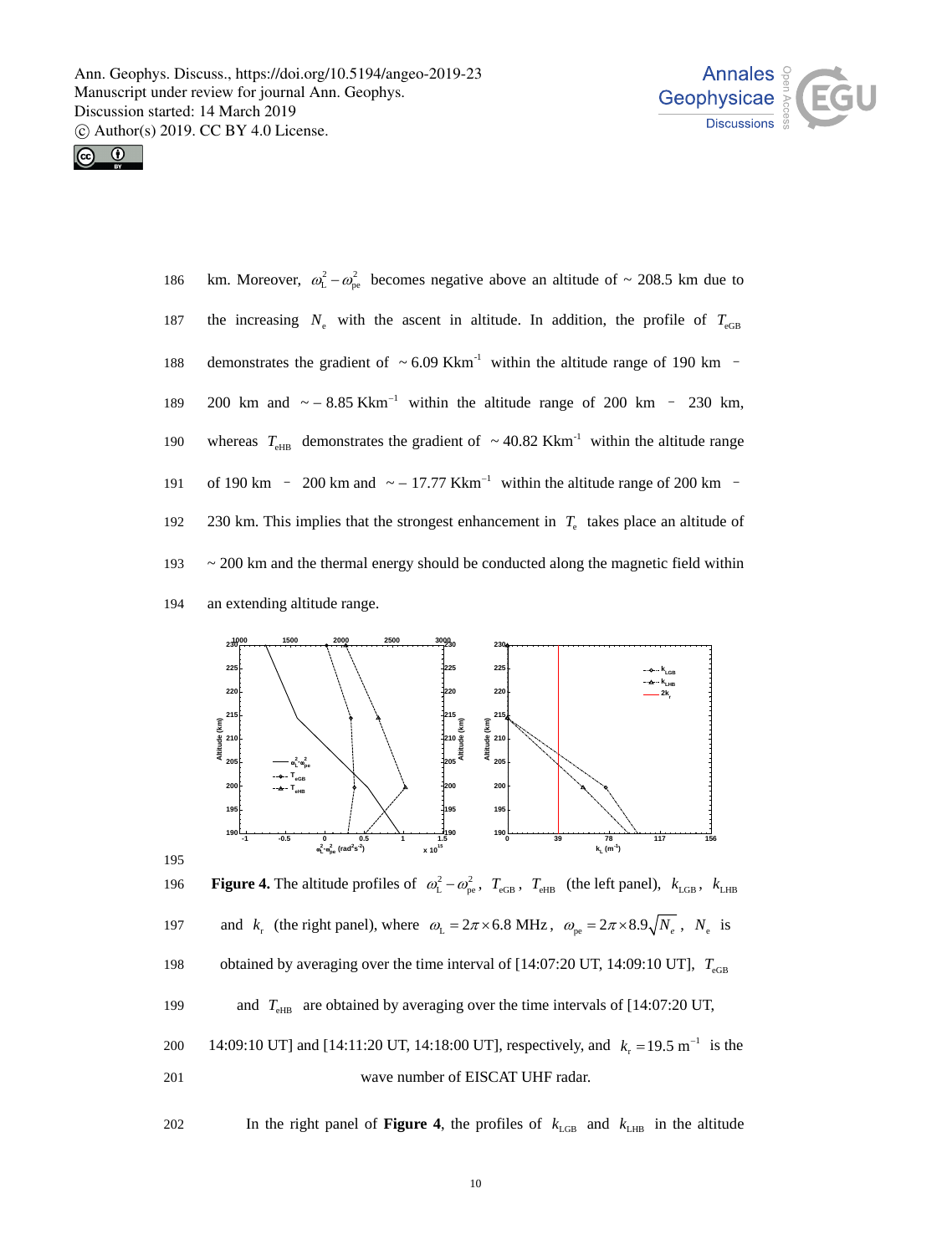



| $203\,$ | range of 190 km – 230 km in the 4th heating cycle are demonstrated, where $k_{\text{LGB}}$ and                                |
|---------|-------------------------------------------------------------------------------------------------------------------------------|
| 204     | $k_{LHB}$ represent the wave numbers of the enhanced Langmuir wave in the GB and HB.                                          |
| 205     | The profile of $k_{\text{LGB}}$ has a gradient of $\sim$ - 2.78 m <sup>-1</sup> km <sup>-1</sup> within the altitude range of |
| 206     | 190 km – 200 km and $\sim -5.1$ m <sup>-1</sup> km <sup>-1</sup> within the altitude range of 200 km – 214.4                  |
| 207     | km, and $k_{\text{LSB}} = 2k_r$ takes place at an altitude of ~ 206.8 km. Moreover, the profile of                            |
| 208     | demonstrates a gradient of $\sim$ - 3.15 m <sup>-1</sup> km <sup>-1</sup> within an altitude range<br>$k_{\text{LHR}}$        |
| 209     | examined, and $k_{LHB} = 2k_r$ at an altitude of ~ 204.5 km. This indicates that the                                          |
| 210     | enhanced $T_e$ on the traveling path can remarkably impact on $k_L$ , and the enhanced                                        |
| 211     | Langmuir waves in the GB and HB should be observed at different altitude, namely, ~                                           |
| $212\,$ | 206.8 km in the GB and $\sim$ 204.5 km in the HB respectively. Thus, the altitude                                             |
| 213     | difference between the HFPL altitudes in the GB and HB is 2.3 km as illustrated in the                                        |
| 214     | right panel of <b>Figure 4</b> . Taking the height resolution of $\sim$ 3 km of EISCAT UHF radar                              |
| 215     | into account, the HFPL altitudes in the GB and HB in the 4th heating cycle shown in                                           |
| 216     | <b>Figure 1</b> are in perfect agreement with the altitudes of $k_{\text{LGB}} = 2k_r$ and $k_{\text{LHB}} = 2k_r$            |
| 217     | illustrated in the right panel of <b>Figure 4</b> . In addition, $k_{\text{LGB}}$ and $k_{\text{LHB}}$ become zero            |
| 218     | above an altitude of $\sim$ 208.5, implying the enhanced Langmuir wave will be reflected                                      |
| 219     | at an altitude of $\sim$ 208.5 km.                                                                                            |

Usually,  $\omega_{\text{ne}}$  is on the order of 10<sup>6</sup> and  $\sqrt{\gamma} \frac{K_{\text{B}} I_{\text{e}}}{\gamma}$ e  $K_{\rm R}T$ 220 Usually,  $\omega_{\rm pe}$  is on the order of 10<sup>6</sup> and  $\sqrt{\gamma} \frac{R_{\rm B} t_{\rm e}}{m_{\rm e}} k_{\rm L}$  is on the order of 10<sup>3</sup> for a typical ionosphere, implying that  $N_e$  dominates over  $T_e$  in  $k_L$ . However, this does not imply that the enhanced  $T<sub>e</sub>$  is independent of the HFPL altitude. Indeed, on the traveling path of Langmuir wave, an remarkable enhancement in electron temperature owing to an ionospheric heating will take significant impact on  $k<sub>L</sub>$ . For a 221 222 223 224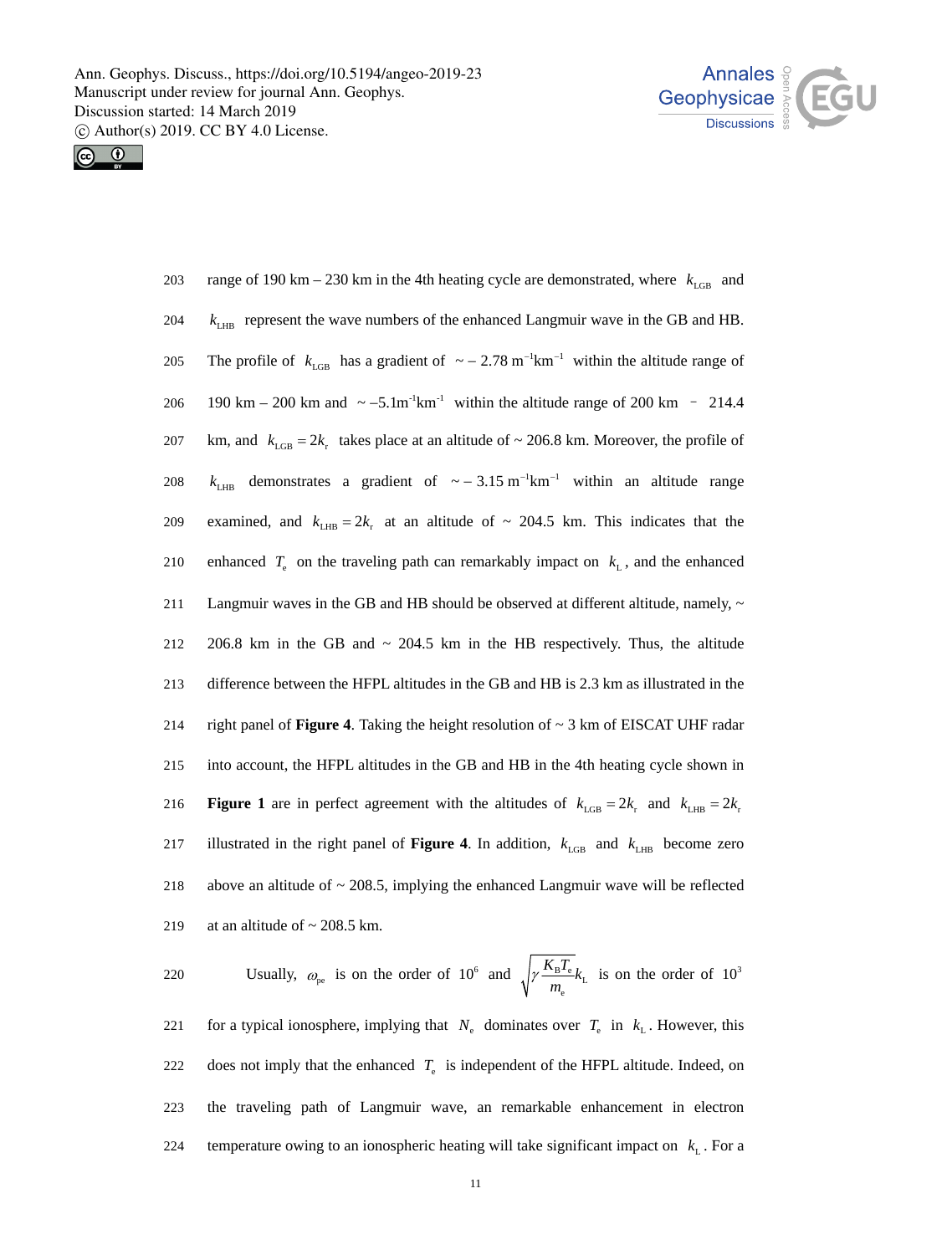



- 225 large gradient profile of  $N_e$ , an somewhat enhancement in  $T_e$  may lead to an remarkable descent in the HFPL altitude. Moreover, if a small gradient profile of *N*e is considered, that is,  $N_e$  can be approximately considered as a constant, then  $k_1$ will be mainly determined by the profile of  $T_e$ . 226 227 228
- 229 **4. Conclusions**

230 231 232 233 234 235 236 237 A systematic variation in the HFPL altitude induced by the pump near the 5th gyro-harmonic at EISCAT, is paid attention. The IS radar observation demonstrates that the HFPL altitude and the electron temperature behave as a function of the pump frequency. More specifically, when the pump frequency approaches the 5th gyro-harmonic from below, the electron temperature is somewhat enhanced, and the HFPL is observed at an altitude as expected. When the pump frequency sweeps above the 5th gyro-harmonic, however, the electron temperature is prominently enhanced, and the HFPL altitude slightly plunge downward.

238 239 240 241 242 243 244 245 246 In conclusion, the HFPL altitude is dependent on the dispersion behavior of the enhanced Langmuir wave and the Bragg condition, and is determined by the profiles of the electron density and the enhanced electron temperature. When heating above the 5th gyro-harmonic, the HFPL altitude plunge downward owing to the thermal effect of ionospheric heating on the traveling path of the enhanced Langmuir wave. In other word, when the pump sweeps above the 5th gyro-harmonic, the IS radar should observe the enhanced Langmuir wave at an lower altitude, where the low electron density can compensate the remarkably enhanced electron temperature so that the Bragg condition can be satisfied, as expected by the dispersion relation of Langmuir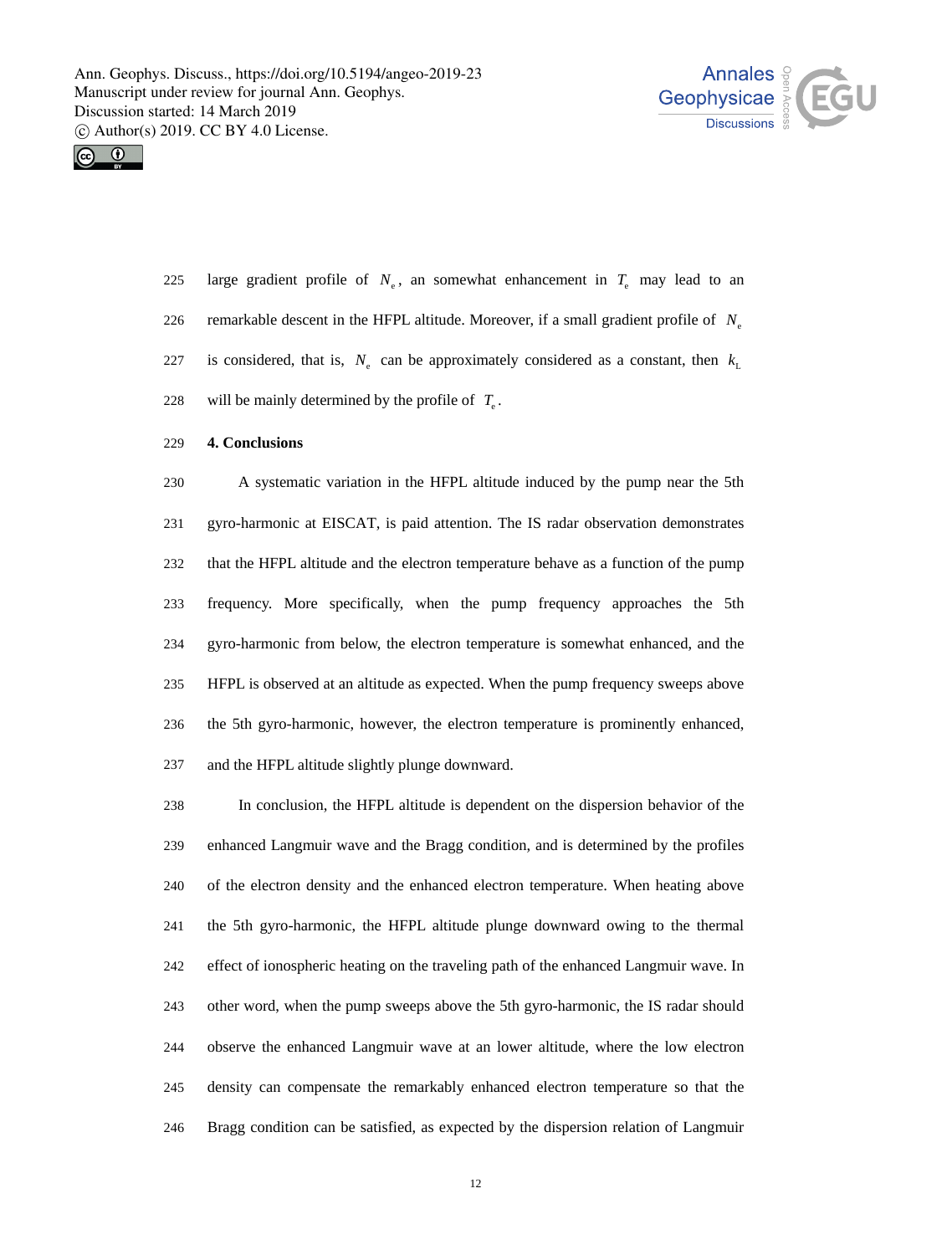



## 247 wave.

### 248 **Acknowledgments**

249 250 251 252 253 254 255 256 257 258 We would like to thank the engineers of EISCAT in Tromsø for keeping the facility in excellent working condition and Tromsø Geophysical Observatory, UiT The Arctic University of Norway, for providing the magnetic data of Tromsø recorded on 11 Mar. 2014. The data of UHF radar can be obtained freely from EISCAT (http://www.eiscat.se/schedule/schedule.cgi). The EISCAT Scientific Association is supported by China (China Research Institute of Radiowave Propagation), Finland (Suomen Akatemia of Finland), Japan (the National Institute of Polar Research of Japan and Institute for Space-Earth Environmental Research at Nagoya University), Norway (Norges Forkningsrad of Norway), Sweden (the Swedish Research Council) and the UK (the Natural Environment Research Council).

#### 259 **References**

- 260 Ashrafi M., Kosch, M. J., and Honary, F.: Heater-induced altitude descent of the
- 261 EISCAT UHF ion line enhancements: Observations and modeling, Advances in Space
- 262 Research, 38, 2645-2652, https://doi.org/10.1016/j.asr.2005.06.079 , 2006.
- 263 Bezzerides, B. and Weinstock, J.: Nonlinear saturation of parametric instabilities,
- 264 Phys. Rev. Lett., 28, 481- 484, https://doi.org/10.1103/PhysRevLett.28.481, 1972.
- 265 266 Carlson, H. C., Gordon, W. E., and Showen, R. L.: High frequency induced enhancements of the incoherent scatter spectrum at Arecibo, J. Geophys. Res., 77, 7, 267 1242-1250, https://doi.org/10.1029/JA077i007p01242,1972.
- 268 Djuth, F. T., Stubbe, P., Kohl, H. W., Rietveld, M. T., and Elder, J. H.: Altitude
- 269 characteristics of plasma turbulence excited with the Tromsø Superheater, J. Geophys.
- 270 Res., 99, 333-339, https://doi.org/10.1029/93JA02289, 1994.
- 271 Drake, J. F., Lee, Y. C., Schmid, G., Liu, C. S., and Rosenbluth, M. N.: Parametric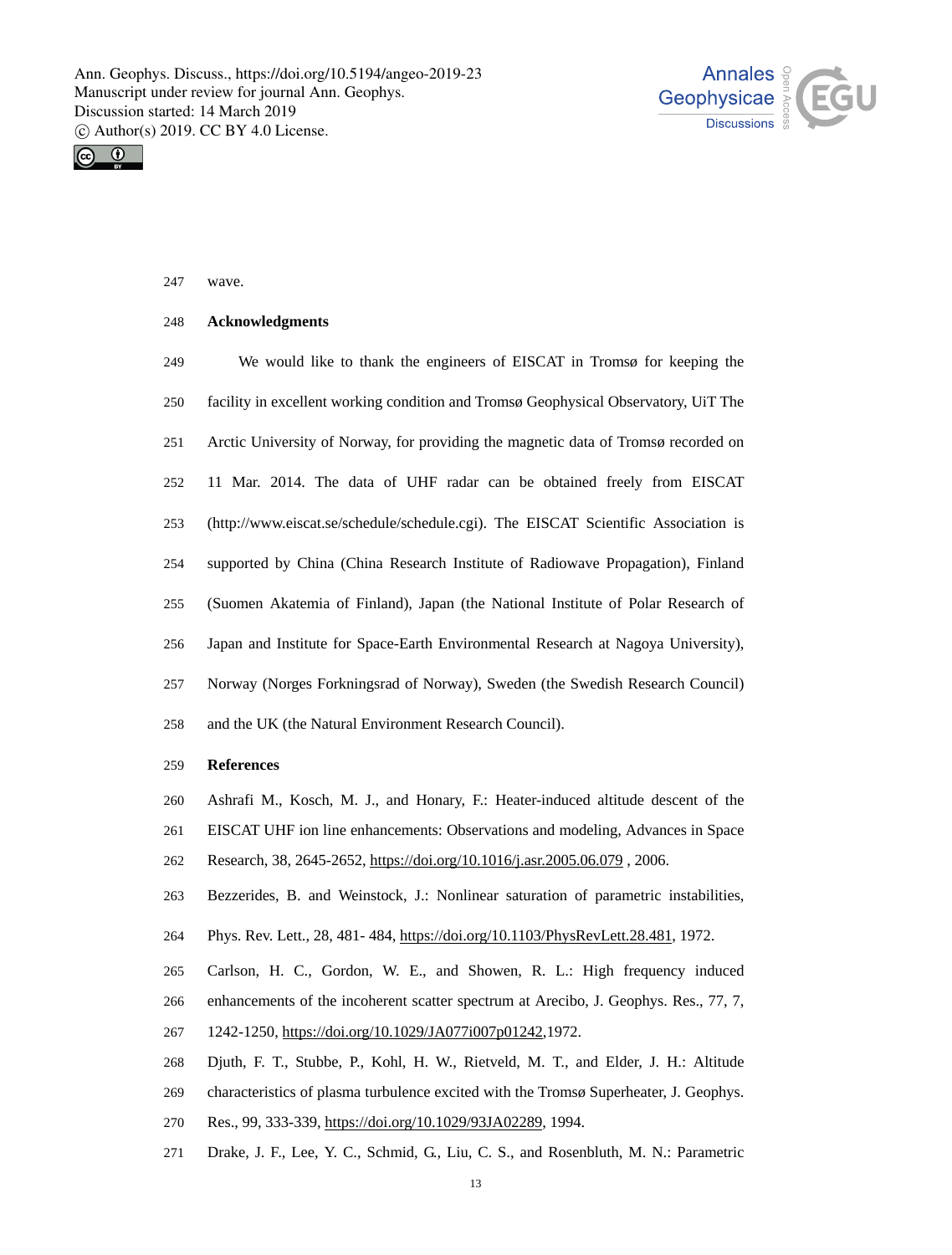



- 272 instabilities of electromagnetic waves in plasmas, Phys. Fluids, 17, 778-785,
- 273 https://doi.org/10.1063/1.1694789, 1974.
- 274 Dubois D. F., Rose, H., and Russell, D.: Power spectra of fluctuations in strong
- 275 Langmuir turbulence, Phys. Rev. Lett., 61, 2209-2212,
- 276 https://doi.org/10.1103/PhysRevLett.61.2209, 1988.
- 277 DuBois, D. F. and Goldman M. V.: Parametrically excited plasma fluctuations, Phys.
- 278 Rev., 164, 207-222, https://doi.org/10.1103/PhysRev.164.207, 1967.
- 279 DuBois, D. F. and Goldman, M. V.: Radiation induced in stability of electron plasma
- 280 oscillations, Phys. Rev. Lett., 14, 544-546,
- 281 https://doi.org/10.1103/PhysRevLett.14.544 , 1965.
- 282 Fejer, J. A.: Ionospheric modification and parametric instabilities, Reviews of
- 283 Geophysics and space physics, 17, 135-153,
- 284 https://doi.org/10.1029/RG017i001p00135, 1979.
- 285 Gordon, W. E. and Carlson, H. C.: Arecibo heating experiments, Radio Sci., 9, 286 1041-1047, https://doi.org/10.1029/RS009i011p01041, 1974.
- 287 Gurevich, A. V.: Nonlinear effects in the ionosphere, Physics Uspekhi, 50, 1091-1121,
- 288 https://doi.org/10.1070/PU2007v050n11ABEH006212, 2007.
- 289 Hagfors, T., Kofman, W., Kopka, H., and Stubbe, P.: Observations of enhanced plasma
- 290 lines by EISCAT during heating experiments, Radio Sci., 18, 861-866, 291 https://doi.org/10.1029/RS018i006p00861, 1983.
- 292 293 Jones, T. B., Robinson, T. R., Stubbe, P., and Kopka, H.: EISCAT observations of the heated ionosphere, J. Atmosph. Terr. Phys., 48, 1027-1035, 294 https://doi.org/10.1016/0021-9169(86)90074-7, 1986.
- 295 Kantor, I. J.: High frequency induced enhancements of the incoherent scatter spectrum
- 296 at Arecibo. II, J. Geophys. Res., 79, 199-208,
- 297 https://doi.org/10.1029/JA079i001p00199,1974.
- 298 Kohl, H. W., Kopka, H., Lahoz, C., and Stubbe, P.: Propagation of artificially excited
- 299 Langmuir waves in the ionosphere, Radio Sci., 22, 655-661, 300 https://doi.org/10.1029/RS022i004p00655, 1987.
- 301 Kohl, H., Kopka, H., Stubbe, P., and Rietveld, M. T.: Introduction to ionospheric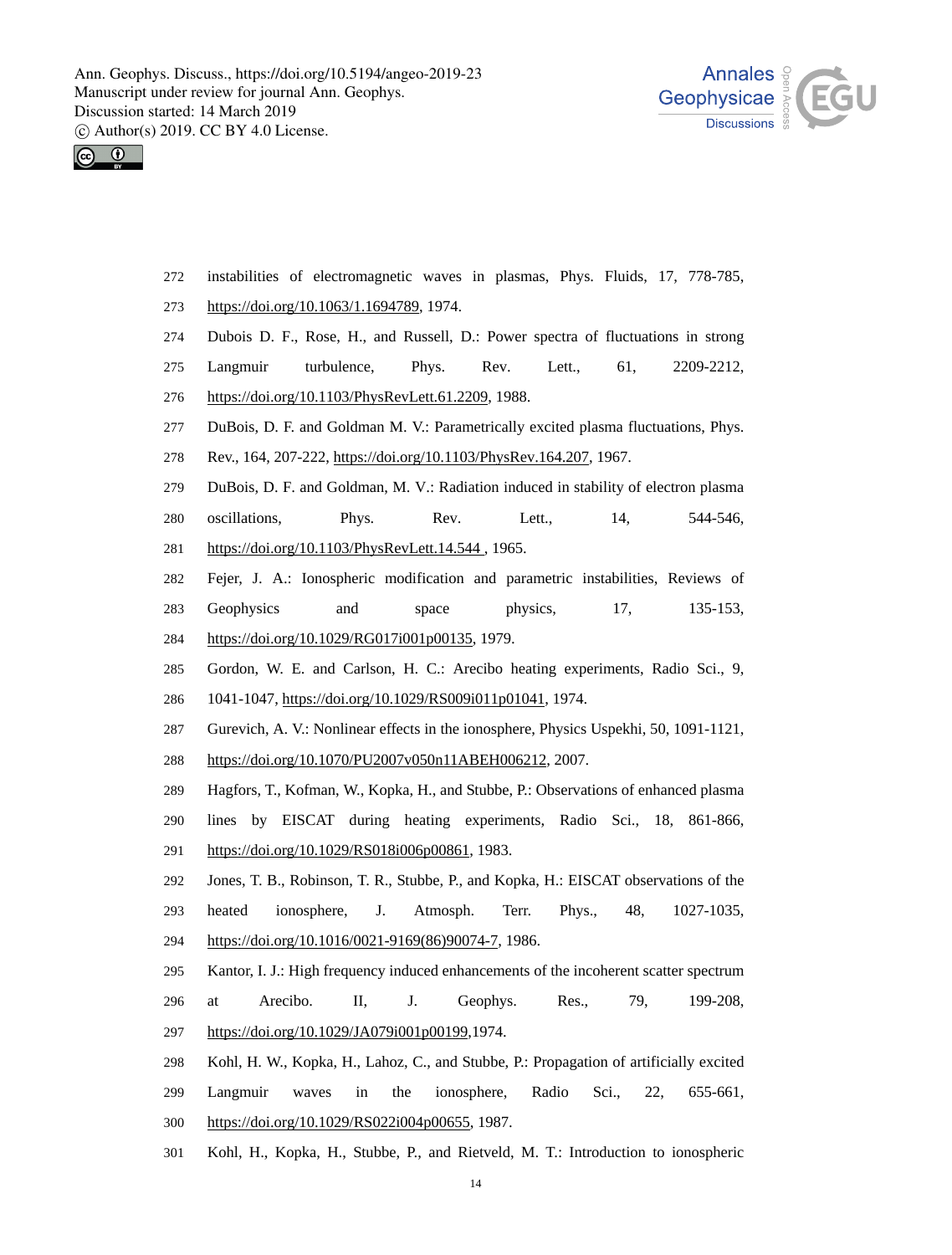



- heating experiments at Tromsø-II. Scientific problems, J. Atmos. Terr. Phys., 55, 302
- 303 601-603, https://doi.org/10.1016/0021-9169(93)90008-M, 1993.
- 304 Kuo, S. P. and Chen, B. R.: Parametric excitation of coupled plasma waves, Phys.
- 305 Fluids, 21, 1753-1757, https://doi.org/10.1063/1.862091, 1978.
- 306 Kuo, Y. Y. and Fejer, J. A.: Spectral-line structures of saturated parametric instabilities,
- 307 Phys. Rev. Lett., 29, 1667-1670, https://doi.org/10.1103/PhysRevLett.29.1667, 1972.
- 308 Nordling, J., Hedberg, A., Wannberg, G., Leyser, T. B., Derblom, H., Opgenoorth, H.
- 309 J., and Lahoz, C.: Simultaneous bistatic European Incoherent Scatter UHF,
- 310 145‐MHz radar and stimulated electromagnetic emission observations during HF
- 311 ionospheric modification, Radio Sci., 23, 809-819,
- 312 https://doi.org/10.1029/RS023i005p00809, 1988.
- 313 Perkins F. W. and Flick J.: Parametric Instabilities in Inhomogeneous Plasmas, Phys.
- 314 Fluids, 14, 2012-2018, https://doi.org/10.1063/1.1693711, 1971.
- 315 Perkins, F. W., Oberman, C., and Valeo, E. J.: Parametric instabilities and ionospheric
- 316 modification, J. Geophys. Res., 79, 1478-1496, 317 https://doi.org/10.1029/JA079i010p01478, 1974.
- 318 Rietveld, M. T. , Kosch, M. J., Blagoveshchenskaya, N. F., Kornienko, V. A., and
- 319 Yeoman, T. K.: Ionospheric electron heating, optical emissions, and striations induced
- 320 by powerful hf radio waves at high latitudes: aspect angle dependence, J. Geophys.
- 321 Res., 108, 1141-1156, https://doi.org/10.1029/2002JA009543, 2003.
- 322 Rietveld, M. T., Kohl, H., Kopka, H., and Stubbe, P.: Introduction to ionospheric
- 323 heating at Tromsø-I. Experimental overview, J. Atmos. Terr. Phys., 55, 577-599,
- 324 https://doi.org/10.1016/0021-9169(93)90007-L, 1993.
- 325 Rietveld, M. T., Senior, A., Markkanen, J., and Westman, A.: New capabilities of the
- 326 upgraded EISCAT high-power HF facility, Radio Sci., 51, 1533-1546,
- 327 https://doi.org/10.1002/2016RS006093, 2016.
- 328 Rosenbluth, M. N.: Parametric instabilities in inhomogeneous media, Phys. Rev. Lett.,
- 329 29, 565-567, https://doi.org/10.1103/PhysRevLett.29.565, 1972.
- 330 Silin, V. P.: Parametric resonance in a plasma, Sov. Phys. JETP, Engl. Transl., 21,
- 331 1127-1134, 1965.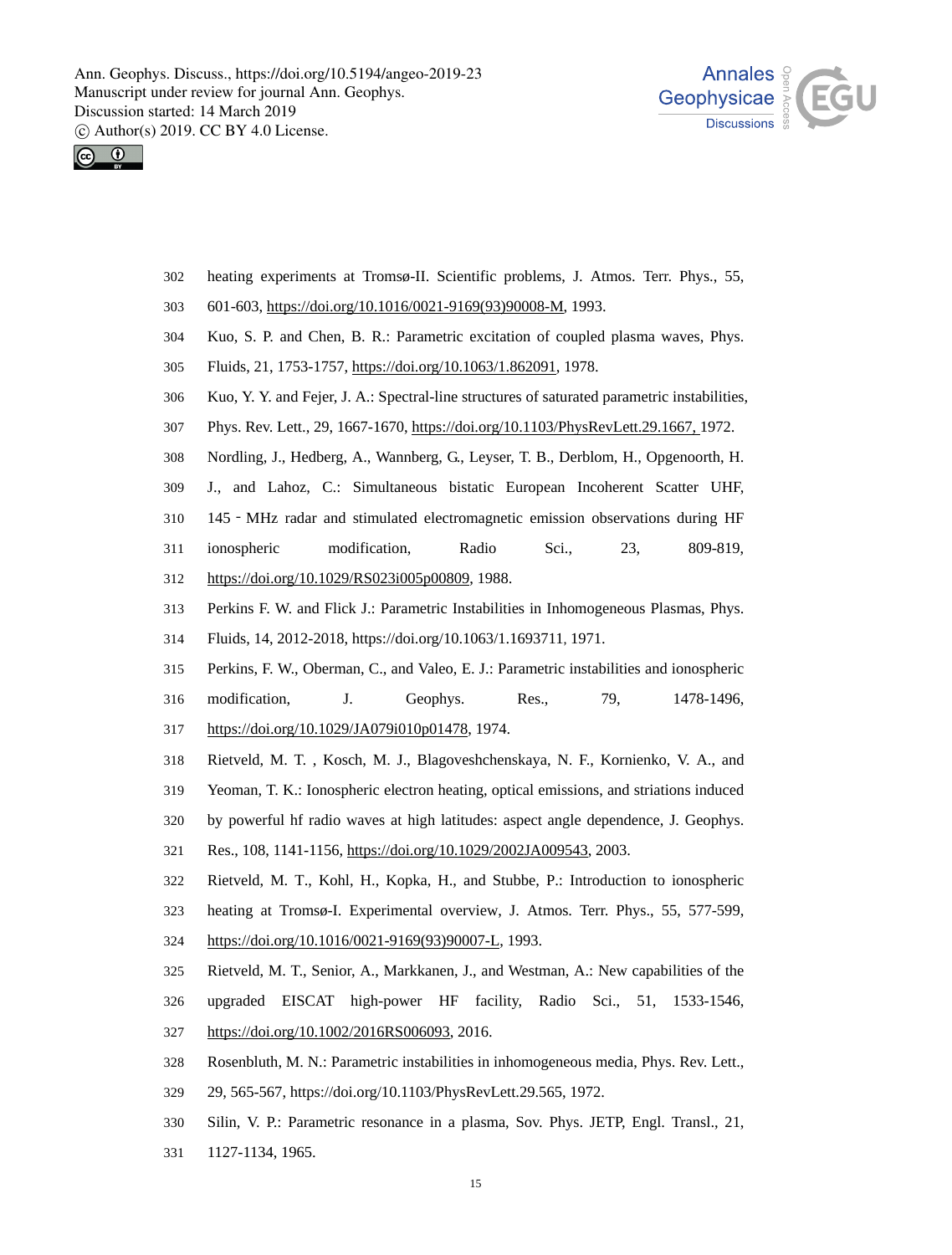



- Stubbe P., Kohl, H., and Rietveld, M. T.: Langmuir turbulence and ionospheric 332
- modification, J. Geophys. Res., 97, 6285-6297, https://doi.org/10.1029/91JA03047, 333
- 1992. 334
- 335 Stubbe P., Kopka, H., Rietveld, M. T., Frey, A., Høeg, P., Kohl, H., Nielsen, E., and
- 336 Rose, G.: Ionospheric modification experiments with the Tromsø heating facility, J.
- Atmos. Terr. Phys., 47, 1151-1163, https://doi.org/10.1016/0021-9169(85)90085-6, 1985. 337 338
- 339 Weinstock, J. and Bezzerides, B.: Threshold of ionospheric modifications by radio
- waves, J. Geophys. Res., 77, 761-764, https://doi.org/10.1029/JA077i004p00761, 1972. 340 341
- 342 343 Wu J., Wu, J., and LaHoz, C.: On the ponderomotive force and the effect of loss reaction on parametric instability, Chinese Physics, 16, 558-563, 344 https://doi.org/10.1088/1009-1963/16/2/046, 2007.
- 345 346 347 Wu J., Wu, J., Rietveld, M. T., Haggstrom, I., Zhao, H., and Xu, Z.: Altitude and intensity characteristics of parametric instability excited by an HF pump wave near the fifth electron harmonic, Plasma Sci. Technol., 19, 125303(7pp), 348 https://doi.org/10.1088/2058-6272/aa9027, 2017a
- 349 Wu, J., Wu, J., Rietveld, M. T., Haggstrom, I., Xu, Z., zhang, Y., Xu, T., and Zhao, H.:
- 350 The intensities of high frequency - enhanced plasma and ion lines during ionospheric
- heating, J. Geophys. Res., 124, 603-615, https://doi.org/10.1029/2018JA025918, 351
- 2019. 352
- 353 Wu, J., Wu, J., Rietveld, M. T., Haggstrom, I., Xu, Z., and Zhao, H.: The extending of
- 354 observing altitudes of plasma and ion lines during ionospheric heating, J. Geophys.
- 355 Res., 123, 918-930, https://doi.org/10.1002/2017JA024809, 2018a.
- 356 Wu, J., Wu, J., Rietveld, M. T., Haggstrom, I., Zhao, H., Xu, T., and Xu, Z.:
- 357 Systematic variation in observing altitude of enhanced ion line by the pump near fifth
- 358 gyroharmonic, Plasma Sci. Technol., 20, 125301(8pp),
- 359 https://doi.org/10.1088/2058-6272/aadd44, 2018b.
- 360 Wu, J., Wu, J., Rietveld, M. T., Haggstrom, I., Zhao, H., and Xu, Z.: The behavior of
- 361 electron density and temperature during ionospheric heating near the fifth electron